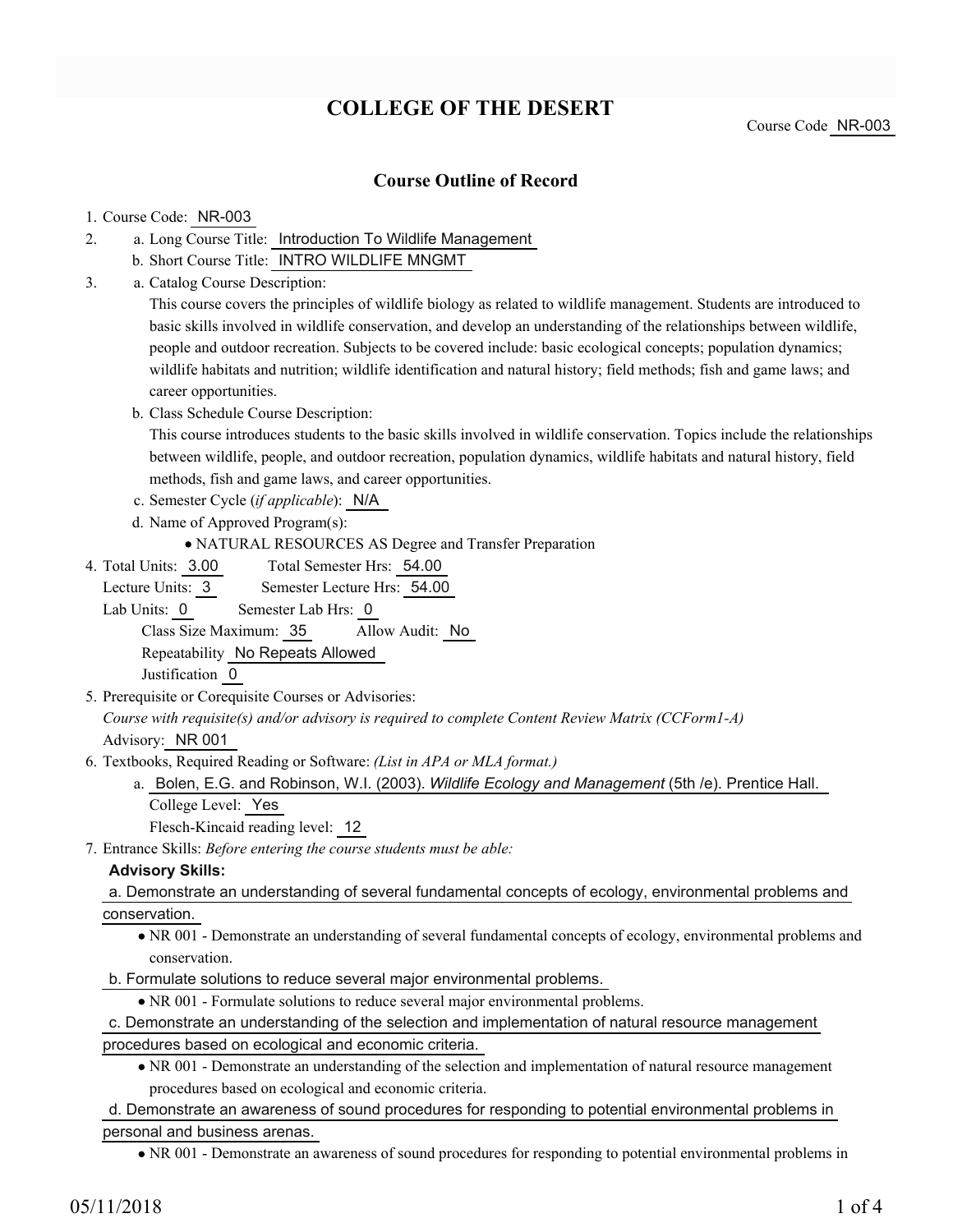personal and business arenas.

8. Course Content and Scope:

Lecture:

- 1. Wildlife and people, including human impacts upon wildlife
- 2. Wildlife as a natural resource
- 3. Wildlife in America and California
- 4. Basic ecological concepts
- 5. Ecosystems and habitats
- 6. Dynamics of wildlife populations; carrying capacity
- 7. Declining biodiversity and populations
- 8. Territory and migration
- 9. Wildlife management techniques
- 10. Habitat management
- 11. Methods for studying wildlife
- 12. Hunting and fishing seasons why and how developed
- 13. Game and laws and regulations wildlife law enforcement
- 14. Fish and game identification
- 15. Career opportunities

Lab: *(if the "Lab Hours" is greater than zero this is required)*

9. Course Student Learning Outcomes:

- 1. Examine the basic skills and techniques involved in wildlife management.
- 2. Identify the relationships between wildlife, people and outdoor recreation.
- 3. Examine potential career opportunities in the field of wildlife management.
- 10. Course Objectives: Upon completion of this course, students will be able to:
	- a. Explain basic ecological concepts.
	- b. Demonstrate an understanding of the relationships between wildlife, people, environmental needs and outdoor recreation.
	- c. Identify and discuss general knowledge of several types of wild animals.
	- d. Demonstrate an understanding of major game laws and regulations.
	- e. Assess the selection and implementation of wildlife management procedures based on ecology and economics
	- f. Synthesize major problems of wild life management and formulate potential solutions.
	- g. Evaluate the roles and trends of wildlife management in today's world.
- 11. Methods of Instruction: *(Integration: Elements should validate parallel course outline elements)* 
	- a. Discussion
	- b. Lecture

Other Methods:

a. Computer graphics – enhance presentations b. Subject based videos – highlight important factors of subject material during lecture c. CD ROM/video presentations – introduce students to technologies available for wildlife management d. Guest speakers – introduce students to current wildlife management programs

12. Assignments: (List samples of specific activities/assignments students are expected to complete both in and outside of class.) In Class Hours: 54.00

Outside Class Hours: 108.00

a. In-class Assignments

- 1. Take comprehensive notes during lecture
- 2. Practical examinations
- 3. Classroom discussions
- 4. In class quizzes and writing assignments.
- b. Out-of-class Assignments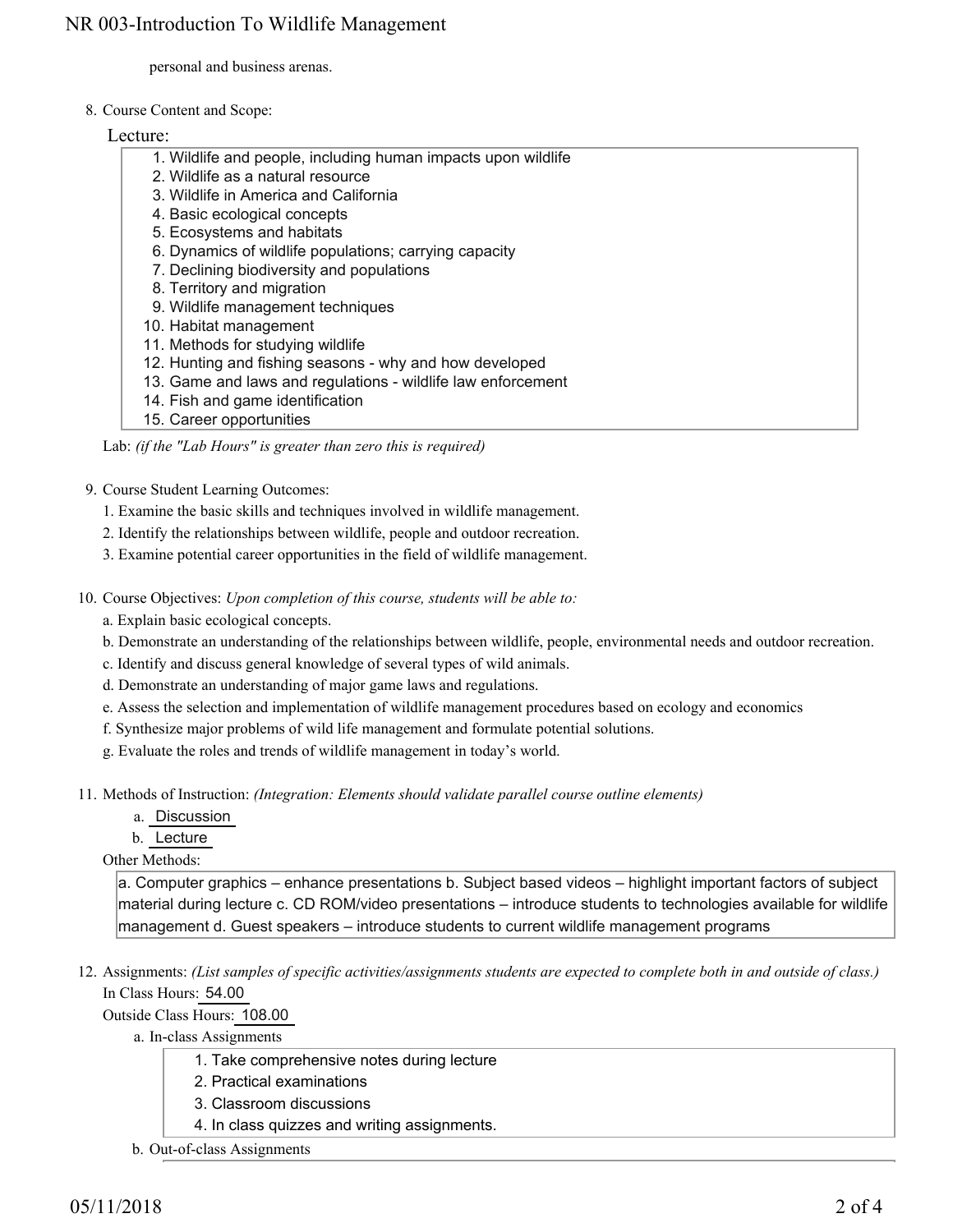## NR 003-Introduction To Wildlife Management

- 1. Reading textbook assignments
- 2. Reading assigned materials
- 3. Writing a short paper describing interview or field exercise with a resource management professional.

13. Methods of Evaluating Student Progress: The student will demonstrate proficiency by:

- College level or pre-collegiate essays
- Written homework
- Critiques
- Term or research papers
- Reading reports
- Presentations/student demonstration observations
- Group activity participation/observation
- Mid-term and final evaluations
- Student participation/contribution
- Oral and practical examination
- Other

Term paper;  $3 - 5$  pages on special activity

- 14. Methods of Evaluating: Additional Assessment Information:
- 15. Need/Purpose/Rationale -- All courses must meet one or more CCC missions.

PO - Career and Technical Education

Fulfill the requirements for an entry- level position in their field.

Apply critical thinking skills to execute daily duties in their area of employment.

Apply critical thinking skills to research, evaluate, analyze, and synthesize information.

Display the skills and aptitude necessary to pass certification exams in their field.

Exhibit effective written, oral communication and interpersonal skills.

Transfer to a higher level learning institution

IO - Critical Thinking and Communication

Apply standard conventions in grammar, mechanics, usage and punctuation.

Conduct research, gather and evaluate appropriate information, organize evidence into oral and written

presentation, using proper MLA, APA, and other discipline-specific formats to cite sources.

 Summarize, analyze, and interpret oral and written texts, with the ability to identify assumptions and differentiate fact from opinion.

 Utilizing various communication modalities, display creative expression, original thinking, and symbolic discourse.

16. Comparable Transfer Course

| <b>University System</b>                                     | Campus             | <b>Course Number</b> | <b>Course Title</b> | <b>Catalog Year</b> |  |
|--------------------------------------------------------------|--------------------|----------------------|---------------------|---------------------|--|
| 17. Special Materials and/or Equipment Required of Students: |                    |                      |                     |                     |  |
| 18. Materials Fees:                                          | Required Material? |                      |                     |                     |  |

**Material or Item Cost Per Unit Total Cost Cost Per Unit Total Cost**